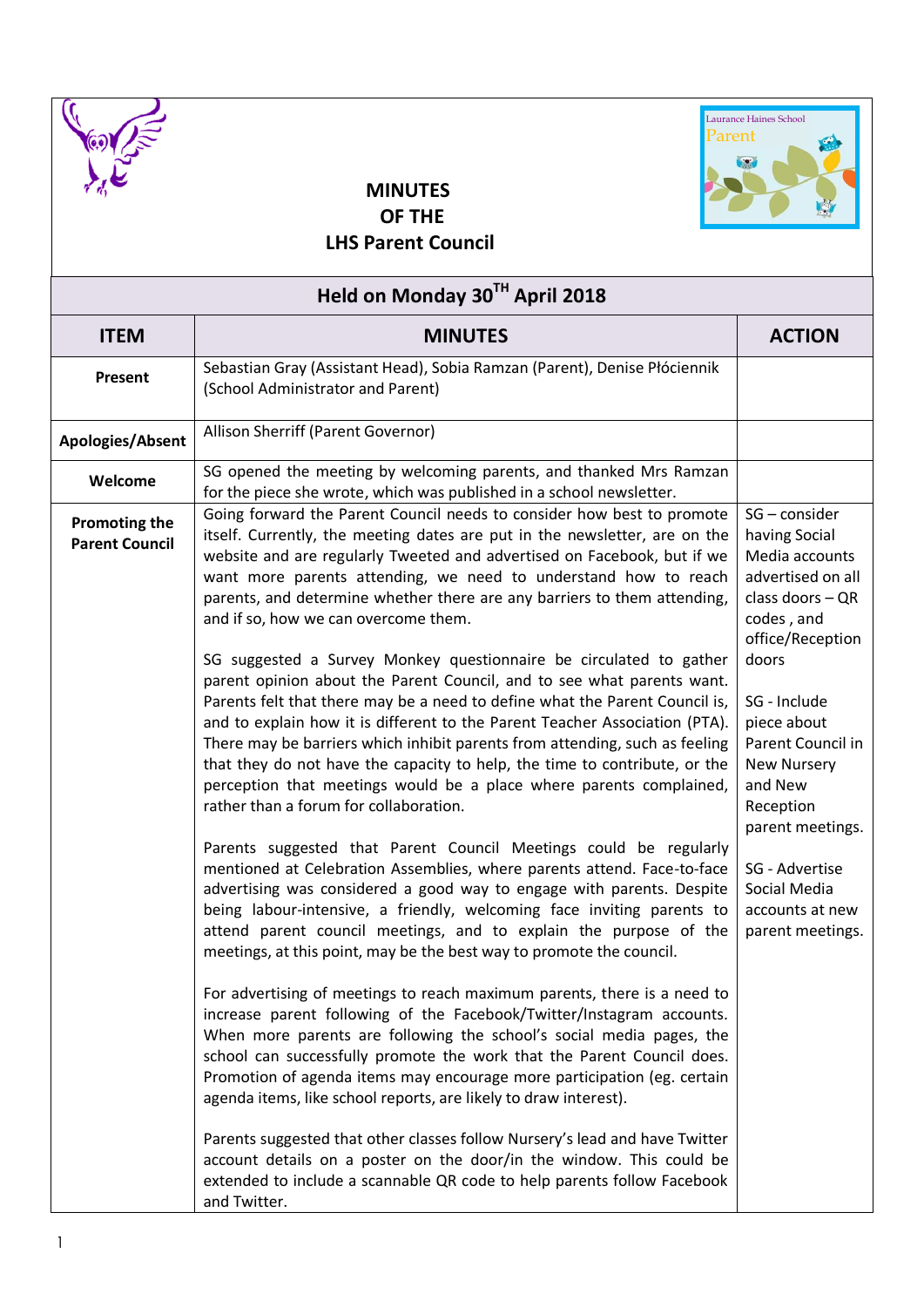|                                           | Clear communication about the purpose of the Parent Council and about<br>our Social Media Accounts need to be made at New Nursery Parent and<br>New Reception Parent Meetings.                                                                                                                                                                                                                                                                                                                                                                                                                                                                    |                                                                                                                                                                                                                                                                                                                 |
|-------------------------------------------|---------------------------------------------------------------------------------------------------------------------------------------------------------------------------------------------------------------------------------------------------------------------------------------------------------------------------------------------------------------------------------------------------------------------------------------------------------------------------------------------------------------------------------------------------------------------------------------------------------------------------------------------------|-----------------------------------------------------------------------------------------------------------------------------------------------------------------------------------------------------------------------------------------------------------------------------------------------------------------|
| Communication /<br><b>Going paperless</b> | SG said that considering the above, it sounds as though the parents felt<br>that the school may not be quite ready to go paperless yet. Parents<br>agreed, and felt that the school would only be ready to go paperless when<br>there is a real consistency of communication between classes within year<br>groups, and across year groups. For example, some classes advertise class<br>parties with a poster on the class door. Others might send a Tweet, but<br>often, classes do not communicate details to office staff, who are then<br>unable to answer queries, such as what foods to bring, and so on.                                  | SG to feed back<br>to SLT / Staff<br>about regular<br>Tweeting, and<br>about<br>consistent, clear<br>communication<br>(homework,<br>being an<br>example).<br>"Content must<br>be posted to<br>maintain<br>interest"<br>SG and DP to<br>discuss and<br>advertise Social<br>Media<br>Workshop on<br>Open Evening. |
|                                           | Another example was the communication following the introduction of the<br>new Power of Words books. Whilst many parents read the initial letter sent<br>out, different year groups have introduced the books at different times and<br>in different ways, and children, particularly younger ones, may not be able<br>to explain to parents what they are expected to do with the books. Parents<br>may not know if they can help, and how. Parents want follow up<br>information regarding new initiatives. Parents said that constant<br>communication is key, and that content must be posted on social media to<br>maintain parent interest. |                                                                                                                                                                                                                                                                                                                 |
|                                           | Parents also want to see consistent Tweets of activities and work from all<br>classes - not just a few. All staff now have Twitter accounts, but not all year<br>groups Tweet. Nursery, Reception and Year 3 were cited as excellent<br>examples of communicating with parents.                                                                                                                                                                                                                                                                                                                                                                   |                                                                                                                                                                                                                                                                                                                 |
|                                           | Because not all parents are on Twitter (LHS has far less Twitter followers<br>than it has Facebook followers), Tweets are shared to Facebook, and<br>photos are compiled into montages and videos to try to reach maximum<br>parents. However, if staff do not Tweet, it is not possible to share<br>information. Beechfield School was cited as being particularly good at<br>regularly tweeting examples of children's work.                                                                                                                                                                                                                    |                                                                                                                                                                                                                                                                                                                 |
|                                           | The school would like as many parents as possible to use Twitter and<br>Facebook to follow the school. There is potential to hold a Social Media<br>Workshop held at the Open Evening on $9th$ July to encourage parents to<br>sign up and "follow" LHS.                                                                                                                                                                                                                                                                                                                                                                                          |                                                                                                                                                                                                                                                                                                                 |
|                                           | Parents would like the school to communicate with parents how to best<br>help their children. They would like a list of end-of-year "expectations" at<br>the beginning of the year, to assist parents to help their children achieve<br>age related expectations by the end of the school year.                                                                                                                                                                                                                                                                                                                                                   |                                                                                                                                                                                                                                                                                                                 |
|                                           | SG explained that when a school year comes to an end, a transition<br>meeting is held between the former teachers and the next year's teachers.<br>Baseline assessments are made, and from that point, projections are made.<br>Termly progress meetings are held to ensure that all children make better<br>than or expected progress.                                                                                                                                                                                                                                                                                                           |                                                                                                                                                                                                                                                                                                                 |
|                                           | Parents agreed that regular progress checks were excellent, but asked if it<br>was possible to provide parents with feedback after progress meetings,<br>particularly if a child was not progressing as expected. Parents appreciate                                                                                                                                                                                                                                                                                                                                                                                                              |                                                                                                                                                                                                                                                                                                                 |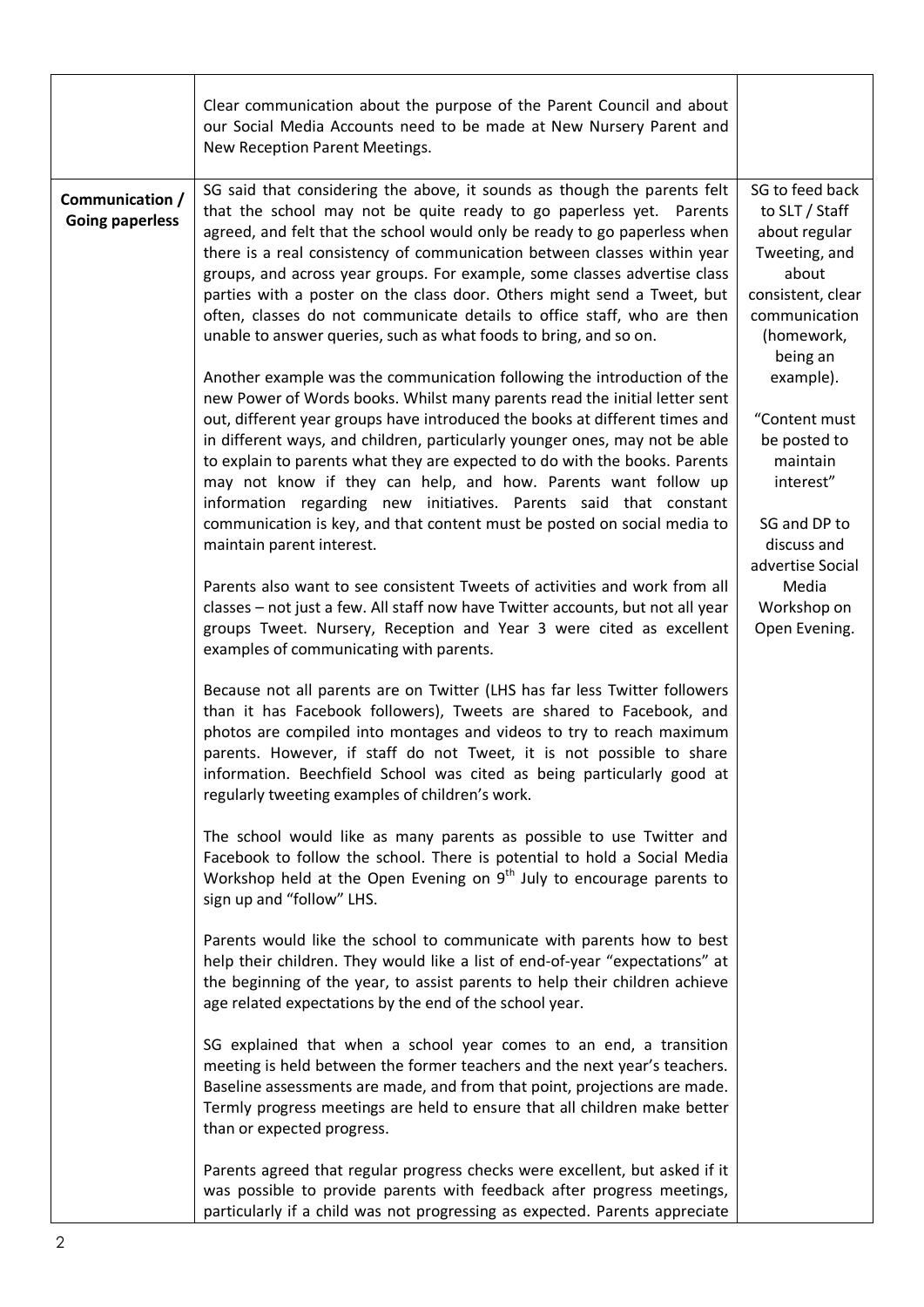|                     | "next steps" and would prefer to know how to help, or what to work with                                                                                                                                                                                                                                                                                                                                                                                                                                                                                                                                                                                                                                                                                                                                                                                               |                                                                                          |
|---------------------|-----------------------------------------------------------------------------------------------------------------------------------------------------------------------------------------------------------------------------------------------------------------------------------------------------------------------------------------------------------------------------------------------------------------------------------------------------------------------------------------------------------------------------------------------------------------------------------------------------------------------------------------------------------------------------------------------------------------------------------------------------------------------------------------------------------------------------------------------------------------------|------------------------------------------------------------------------------------------|
|                     | their children on, as early as possible, before areas of learning or progress<br>become a concern.                                                                                                                                                                                                                                                                                                                                                                                                                                                                                                                                                                                                                                                                                                                                                                    |                                                                                          |
|                     | Many parents recognise that LHS is working exceptionally well, and has an<br>excellent reputation, but some parents feel that LHS could achieve even<br>more if the school could reach those who were not involved in their<br>children's education, for various reasons. If communication was improved,<br>and uniform across classes, the school and families could truly collaborate.<br>The weekly Nursery newsletter was described as an excellent form of<br>communication between parents and the school, and a way to allow<br>parents to pre-teach. This is similar to preview homework, which other<br>year groups have, but parents explained that the homework is not always<br>handed out to children, or emailed for online publishing. Even if preview<br>homework is optional, parents feel that all classes should be distributing it<br>every week. |                                                                                          |
|                     | Mrs Ramzan made special mention of Nursery, saying that it was the "best<br>nursery ever", and that LHS should be very proud of the whole team,<br>particularly Mrs Lees. Mrs Green was also commended for her excellent<br>rapport with parents and children.                                                                                                                                                                                                                                                                                                                                                                                                                                                                                                                                                                                                        |                                                                                          |
| <b>Reports</b>      | Reports will mostly remain the same as the 2016-17 format for maths,<br>reading and writing. There will be slight changes to reporting on other<br>curriculum activities due to the broad range of activities which the children<br>have participated in this year.                                                                                                                                                                                                                                                                                                                                                                                                                                                                                                                                                                                                   | $SG - need to$<br>communicate to<br>parents about<br>Open Evening /<br>report collection |
|                     | Parents are pleased with the format of the reports, and feel that the detail<br>is clearly presented.                                                                                                                                                                                                                                                                                                                                                                                                                                                                                                                                                                                                                                                                                                                                                                 | changes.                                                                                 |
|                     | This year, reports will be collected by parents at Open Evening on Monday<br>$9th$ July.                                                                                                                                                                                                                                                                                                                                                                                                                                                                                                                                                                                                                                                                                                                                                                              |                                                                                          |
|                     | Parents will be asked to comment on the reports, as usual, and return the<br>reports to school.                                                                                                                                                                                                                                                                                                                                                                                                                                                                                                                                                                                                                                                                                                                                                                       |                                                                                          |
|                     | The children's classes for the 2018-19 academic year will be posted at Open<br>Evening, also.                                                                                                                                                                                                                                                                                                                                                                                                                                                                                                                                                                                                                                                                                                                                                                         |                                                                                          |
| <b>Summer Dates</b> | A list of key Summer Term dates was distributed. These are also on the<br>website, and these are not the only activities happening in Summer.                                                                                                                                                                                                                                                                                                                                                                                                                                                                                                                                                                                                                                                                                                                         | SG to report to<br>PTA that parents<br>are happy with a                                  |
|                     | SG said that the school were conscious that Ramadan fell between 15 <sup>th</sup><br>May and 14 <sup>th</sup> June, and asked parents if this would deter parents from<br>attending the Summer Fair which will be held after school on Friday 8 <sup>th</sup><br>June.                                                                                                                                                                                                                                                                                                                                                                                                                                                                                                                                                                                                | Friday after<br>school Fair                                                              |
|                     | Mrs Ramzan believes that the Summer Fair being held after school would<br>suit many parents better, especially if they are fasting.                                                                                                                                                                                                                                                                                                                                                                                                                                                                                                                                                                                                                                                                                                                                   |                                                                                          |
|                     | Parents also felt that an after school event would better suit parents who<br>work on weekends, too.                                                                                                                                                                                                                                                                                                                                                                                                                                                                                                                                                                                                                                                                                                                                                                  |                                                                                          |
| <b>PTA Gifts</b>    | Parents felt that the PTA gifts were well perceived. Parents generally said<br>that they prefer practical gifts, such as candles and cups. Parents would like<br>to see a variety of at least 3 gift items so that families where there are<br>more than 2 children can allow each child to purchase different gifts (eg.<br>rather than three keyrings).                                                                                                                                                                                                                                                                                                                                                                                                                                                                                                             | SG to report to<br><b>PTA</b>                                                            |